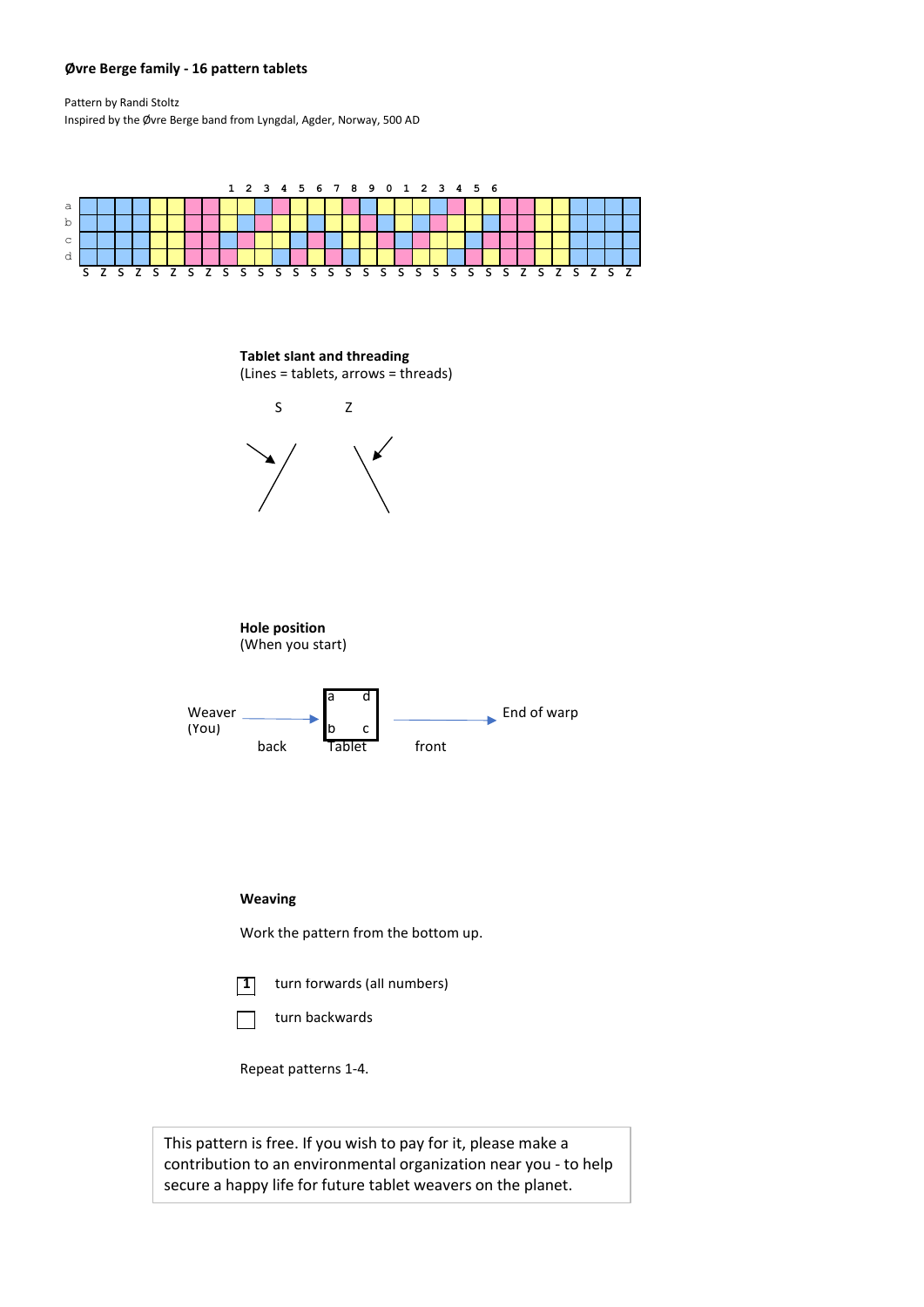|                         | 2              | з                       | 4 | 5 | 6              | 7 | 8 | 9              | 0                       |                         | 2              | з                       | 4 | 5 | 6              |
|-------------------------|----------------|-------------------------|---|---|----------------|---|---|----------------|-------------------------|-------------------------|----------------|-------------------------|---|---|----------------|
|                         |                | 3                       | 4 | 5 | 6              | 7 | 8 | 9              |                         |                         |                | 3                       | 4 | 5 | 6              |
|                         |                |                         | 4 | 5 | 6              | 7 | 8 |                |                         |                         |                |                         | 4 | 5 | 6              |
|                         |                |                         |   | 5 | 6              | 7 |   |                |                         | $\overline{\mathbf{1}}$ |                |                         |   | 5 | 6              |
|                         |                |                         |   |   | 6              |   |   |                | $\bf{0}$                |                         | $\overline{2}$ |                         |   |   | $\overline{6}$ |
| $\overline{\mathbf{1}}$ | $\overline{2}$ | $\overline{\mathbf{3}}$ | 4 | 5 |                |   |   | 9              |                         | $\overline{1}$          |                | $\overline{\mathbf{3}}$ |   |   |                |
| 1                       | $\overline{a}$ | 3                       | 4 |   |                |   | 8 |                | 0                       | 1                       | $\overline{2}$ |                         | 4 |   |                |
| 1                       | 2              | 3                       |   |   |                | 7 |   | 9              | 0                       | 1                       | 2              | 3                       |   | 5 |                |
| 1                       | $\overline{2}$ |                         |   |   | 6              |   | 8 | 9              | 0                       | $\mathbf{1}$            | 2              | 3                       | 4 |   | 6              |
| 1                       |                |                         |   | 5 |                | 7 |   |                |                         |                         | $\overline{2}$ | 3                       | 4 | 5 |                |
|                         |                |                         | 4 |   | 6              |   | 8 |                |                         |                         |                | 3                       | 4 | 5 | 6              |
|                         |                | 3                       |   | 5 | 6              | 7 |   | 9              |                         |                         |                |                         | 4 | 5 | 6              |
|                         | $\overline{2}$ |                         | 4 | 5 | 6              | 7 | 8 |                | 0                       |                         |                |                         |   | 5 | 6              |
| $\mathbf{1}$            |                | 3                       | 4 | 5 | 6              | 7 | 8 | 9              |                         | 1                       |                |                         |   |   | 6              |
|                         |                |                         |   |   |                |   |   | 9              |                         |                         | $\overline{2}$ | 3                       | 4 |   |                |
|                         | 2              |                         |   |   |                | 7 | 8 |                | 0                       |                         |                |                         |   | 5 |                |
| 1                       |                | 3                       |   |   |                |   | 8 | 9              | 0                       | 1                       | 2              | 3                       | 4 |   |                |
| $\mathbf{1}$            | $\overline{2}$ |                         | 4 |   |                |   |   | 9              | 0                       | 1                       | 2              | 3                       |   |   |                |
| $\overline{\mathbf{1}}$ | 2              | 3                       |   | 5 |                |   |   |                | $\bf{0}$                | 1                       | $\overline{2}$ |                         |   |   |                |
| 1                       | 2              | 3                       | 4 |   | $\overline{6}$ |   |   |                |                         | $\overline{\mathbf{1}}$ |                |                         |   |   |                |
|                         | 2              | 3                       | 4 | 5 |                | 7 | 8 | 9              | 0                       |                         | $\overline{2}$ | $\overline{\mathbf{3}}$ | 4 | 5 | 6              |
|                         |                | 3                       | 4 | 5 | 6              | 7 | 8 | $\overline{9}$ |                         |                         |                | $\overline{\mathbf{3}}$ | 4 | 5 | 6              |
|                         |                |                         | 4 | 5 | 6              | 7 | 8 |                |                         |                         |                |                         | 4 | 5 | 6              |
|                         |                |                         |   | 5 | 6              | 7 |   |                |                         |                         |                |                         |   | 5 | 6              |
|                         |                |                         |   |   | 6              |   |   |                |                         | 1                       |                |                         |   |   | 6              |
| $\mathbf{1}$            | $\overline{2}$ | 3                       | 4 | 5 |                | 7 | 8 | 9              | 0                       |                         | 2              |                         |   |   |                |
| 1                       | 2              | 3                       | 4 |   |                |   | 8 | 9              | 0                       | $\mathbf{1}$            |                | 3                       |   |   |                |
| 1                       | 2              | 3                       |   |   |                |   |   | 9              | $\bf{0}$                | 1                       | $\overline{a}$ |                         | 4 |   |                |
| 1                       | 2              |                         |   |   |                |   |   |                | 0                       | 1                       | 2              | 3                       |   | 5 |                |
| $\mathbf{1}$            |                |                         |   |   | 6              |   |   |                |                         | $\mathbf{1}$            | 2              | 3                       | 4 |   | 6              |
|                         | 2              | 3                       | 4 | 5 |                | 7 |   |                |                         |                         |                |                         |   | 5 |                |
|                         |                | 3                       | 4 | 5 | 6              |   | 8 |                |                         |                         |                |                         | 4 |   | 6              |
|                         |                |                         | 4 | 5 | 6              | 7 |   | 9              |                         |                         |                | 3                       |   | 5 | 6              |
|                         |                |                         |   | 5 | 6              | 7 | 8 |                | $\overline{\mathbf{0}}$ |                         | 2              |                         | 4 | 5 | 6              |
| $\overline{\mathbf{1}}$ |                |                         |   |   | 6              | 7 | 8 | 9              |                         | $\overline{\mathbf{1}}$ |                | $\overline{\mathbf{3}}$ | 4 | 5 |                |
|                         | $\overline{2}$ |                         |   |   |                |   |   |                | 0                       |                         | $\overline{2}$ | 3                       | 4 |   |                |
| $\mathbf{1}$            |                | 3                       |   |   |                |   |   | 9              |                         | 1                       | $\overline{2}$ | 3                       |   |   |                |
| 1                       | $\overline{2}$ |                         | 4 |   |                |   | 8 |                | 0                       | 1                       | $\overline{2}$ |                         |   |   |                |
| 1                       | 2              | 3                       |   | 5 |                | 7 |   | 9              | 0                       | 1                       |                |                         |   |   |                |
|                         | $\overline{2}$ | 3                       | 4 |   | 6              |   | 8 | 9              | 0                       |                         | $\overline{2}$ | 3                       | 4 | 5 | 6              |
|                         |                | 3                       | 4 | 5 |                | 7 | 8 | 9              |                         |                         |                | 3                       | 4 | 5 | 6              |
|                         |                |                         | 4 |   |                |   | 8 |                |                         |                         |                |                         | 4 |   |                |
|                         |                |                         |   | 5 | 6              | 7 |   |                |                         |                         |                |                         |   | 5 | 6              |
|                         |                |                         |   | 5 | 6              | 7 |   |                |                         |                         |                |                         |   | 5 | 6              |
|                         |                |                         |   |   | 6              |   |   |                |                         |                         |                |                         |   |   | 6              |
| $\mathbf{1}$            | 2              | 3                       | 4 | 5 |                | 7 | 8 | 9              | 0                       | 1                       | 2              | 3                       | 4 | 5 |                |
| $\mathbf{1}$            | $\overline{2}$ | 3                       | 4 |   |                |   | 8 | 9              | 0                       | $\mathbf{1}$            | $\overline{2}$ | 3                       | 4 |   |                |
| $\mathbf{1}$            | 2              | 3                       |   |   |                |   |   | 9              | 0                       | $\mathbf{1}$            | 2              | 3                       |   |   |                |
| 1                       | 2              |                         |   |   |                |   |   |                | 0                       | 1                       | 2              |                         |   |   |                |
| $\overline{\mathbf{1}}$ |                |                         |   |   |                |   |   |                |                         | $\overline{\mathbf{1}}$ |                |                         |   |   |                |

| 1              | 2              | 3                       | 4 | 5 |   | 7                       | 8 | 9 | 0 | 1              | 2                       | 3 | 4 | 5 |   |
|----------------|----------------|-------------------------|---|---|---|-------------------------|---|---|---|----------------|-------------------------|---|---|---|---|
| $\overline{1}$ | $\overline{2}$ | 3                       | 4 |   |   |                         | 8 | 9 | 0 | $\overline{1}$ | $\overline{2}$          | 3 | 4 |   |   |
| 1              | 2              | 3                       |   |   |   |                         |   | 9 | 0 | 1              | 2                       | з |   |   |   |
| 1              | $\overline{2}$ |                         |   |   | 6 |                         |   |   | 0 | 1              | 2                       |   |   |   |   |
| 1              |                |                         |   | 5 |   | 7                       |   |   |   | 1              |                         |   |   |   |   |
|                |                |                         |   |   |   |                         |   |   |   |                | $\overline{2}$          |   |   |   |   |
|                |                |                         | 4 |   | 6 |                         | 8 |   |   |                |                         | з | 4 | 5 | 6 |
|                |                | 3                       |   | 5 | 6 | 7                       |   | 9 |   |                |                         | 3 | 4 | 5 | 6 |
|                | $\overline{2}$ |                         | 4 | 5 | 6 | 7                       | 8 |   | 0 |                |                         |   | 4 | 5 | 6 |
| 1              |                | 3                       | 4 | 5 | 6 | 7                       | 8 | 9 |   | 1              |                         |   |   | 5 | 6 |
|                | 2              | з                       | 4 | 5 |   |                         |   |   | 0 |                | 2                       |   |   |   | 6 |
| 1              | 2              | 3                       | 4 |   |   |                         |   | 9 |   | 1              |                         | 3 |   |   |   |
| 1              | 2              | 3                       |   |   |   |                         | 8 |   | 0 | 1              | 2                       |   | 4 |   |   |
| 1              | $\overline{2}$ |                         |   |   |   | 7                       |   | 9 | 0 | 1              | 2                       | 3 |   | 5 |   |
| 1              |                |                         |   |   | 6 |                         | 8 | 9 | 0 | 1              | 2                       | 3 | 4 |   | 6 |
|                | $\overline{2}$ | 3                       | 4 | 5 |   | 7                       | 8 | 9 | 0 |                |                         |   |   | 5 |   |
|                |                | 3                       | 4 | 5 | 6 | 7                       | 8 | 9 |   |                |                         |   | 4 |   | 6 |
|                |                |                         |   |   |   |                         |   |   |   |                |                         |   |   |   |   |
|                |                |                         | 4 | 5 | 6 | 7                       | 8 |   |   |                |                         | 3 |   | 5 | 6 |
|                |                |                         |   | 5 | 6 | $\overline{\mathbf{z}}$ |   |   |   |                | $\overline{2}$          |   | 4 | 5 | 6 |
|                |                |                         |   |   | 6 |                         |   |   |   | $\mathbf{1}$   |                         | 3 | 4 | 5 | 6 |
| 1              | 2              | 3                       | 4 | 5 |   | 7                       | 8 | 9 | 0 |                | $\overline{\mathbf{z}}$ | з | 4 | 5 |   |
| 1              | 2              | 3                       | 4 |   |   |                         | 8 | 9 | 0 | 1              | 2                       | 3 | 4 |   |   |
| 1              | 2              | 3                       |   |   |   |                         |   | 9 | 0 | 1              | 2                       | 3 |   |   |   |
| 1              | $\overline{2}$ |                         |   |   |   |                         |   |   | 0 | 1              | 2                       |   |   |   |   |
| 1              |                |                         |   |   | 6 |                         |   |   |   | 1              |                         |   |   |   |   |
|                | $\overline{2}$ | 3                       | 4 | 5 |   | 7                       | 8 | 9 | 0 |                | 2                       | 3 | 4 | 5 | 6 |
|                |                | 3                       | 4 | 5 | 6 | 7                       | 8 | 9 |   |                |                         | 3 | 4 | 5 | 6 |
|                |                |                         | 4 | 5 | 6 | 7                       | 8 |   |   |                |                         |   | 4 | 5 | 6 |
|                |                |                         |   |   |   |                         |   |   |   |                |                         |   |   |   |   |
|                |                |                         |   | 5 | 6 | 7                       |   |   |   |                |                         |   |   | 5 | 6 |
|                |                |                         |   |   | 6 |                         |   |   |   | 1              |                         |   |   |   | 6 |
| 1              | 2              | 3                       | 4 | 5 |   | 7                       | 8 | 9 | Ō |                | 2                       |   |   |   |   |
| 1              | 2              | з                       | 4 |   |   |                         | 8 | 9 | 0 | 1              |                         | 3 |   |   |   |
| 1              | 2              | 3                       |   |   |   |                         |   | 9 | 0 | 1              | 2                       |   | 4 |   |   |
| 1              | 2              |                         |   |   |   |                         |   |   | 0 | 1              | 2                       | 3 |   | 5 |   |
| 1              |                |                         |   |   | 6 |                         |   |   |   | 1              | 2                       | з | 4 |   | 6 |
|                | $\overline{2}$ | з                       | 4 | 5 |   | 7                       |   |   |   |                |                         |   |   | 5 |   |
|                |                | 3                       | 4 | 5 | 6 |                         | 8 |   |   |                |                         |   | 4 |   | 6 |
|                |                |                         | 4 | 5 | 6 | 7                       |   | 9 |   |                |                         | 3 |   | 5 | 6 |
|                |                |                         |   | 5 | 6 | 7                       | 8 |   | 0 |                | 2                       |   | 4 | 5 | 6 |
| 1              |                |                         |   |   | 6 | 7                       | 8 | 9 |   | $\overline{1}$ |                         | 3 | 4 | 5 |   |
|                |                |                         |   |   |   |                         |   |   |   |                |                         |   |   |   |   |
|                | 2              |                         |   |   |   |                         |   |   | 0 |                | 2                       | з | 4 |   |   |
| 1              |                | $\overline{\mathbf{3}}$ |   |   |   |                         |   | 9 |   | 1              | 2                       | 3 |   |   |   |
| 1              | 2              |                         | 4 |   |   |                         | 8 |   | 0 | 1              | 2                       |   |   |   |   |
| 1              | 2              | 3                       |   | 5 |   | 7                       |   | 9 | 0 | 1              |                         |   |   |   |   |
|                | 2              | 3                       | 4 |   | 6 |                         | 8 | 9 | 0 |                | 2                       | 3 | 4 | 5 | 6 |
|                |                | 3                       | 4 | 5 |   | 7                       | 8 | 9 |   |                |                         | 3 | 4 | 5 | 6 |
|                |                |                         | 4 | 5 | 6 | 7                       | 8 |   |   |                |                         |   | 4 | 5 | 6 |
|                |                |                         |   | 5 | 6 | 7                       |   |   |   |                |                         |   |   | 5 | 6 |
|                |                |                         |   |   | 6 |                         |   |   |   |                |                         |   |   |   | 6 |
| 1              | 2              | 3                       | 4 | 5 |   | 7                       | 8 | 9 | 0 | 1              | 2                       | 3 | 4 | 5 |   |
|                | $\overline{2}$ |                         | 4 |   |   |                         |   |   |   |                |                         |   | 4 |   |   |
| 1              |                | з                       |   |   |   |                         | 8 | 9 | 0 | 1              | 2                       | з |   |   |   |
| 1              | 2              | 3                       |   |   |   |                         |   | 9 | 0 | 1              | 2                       | 3 |   |   |   |
| 1              | 2              |                         |   |   |   |                         |   |   | 0 | 1              | 2                       |   |   |   |   |
| 1              |                |                         |   |   |   |                         |   |   |   | 1              |                         |   |   |   |   |



**Start**